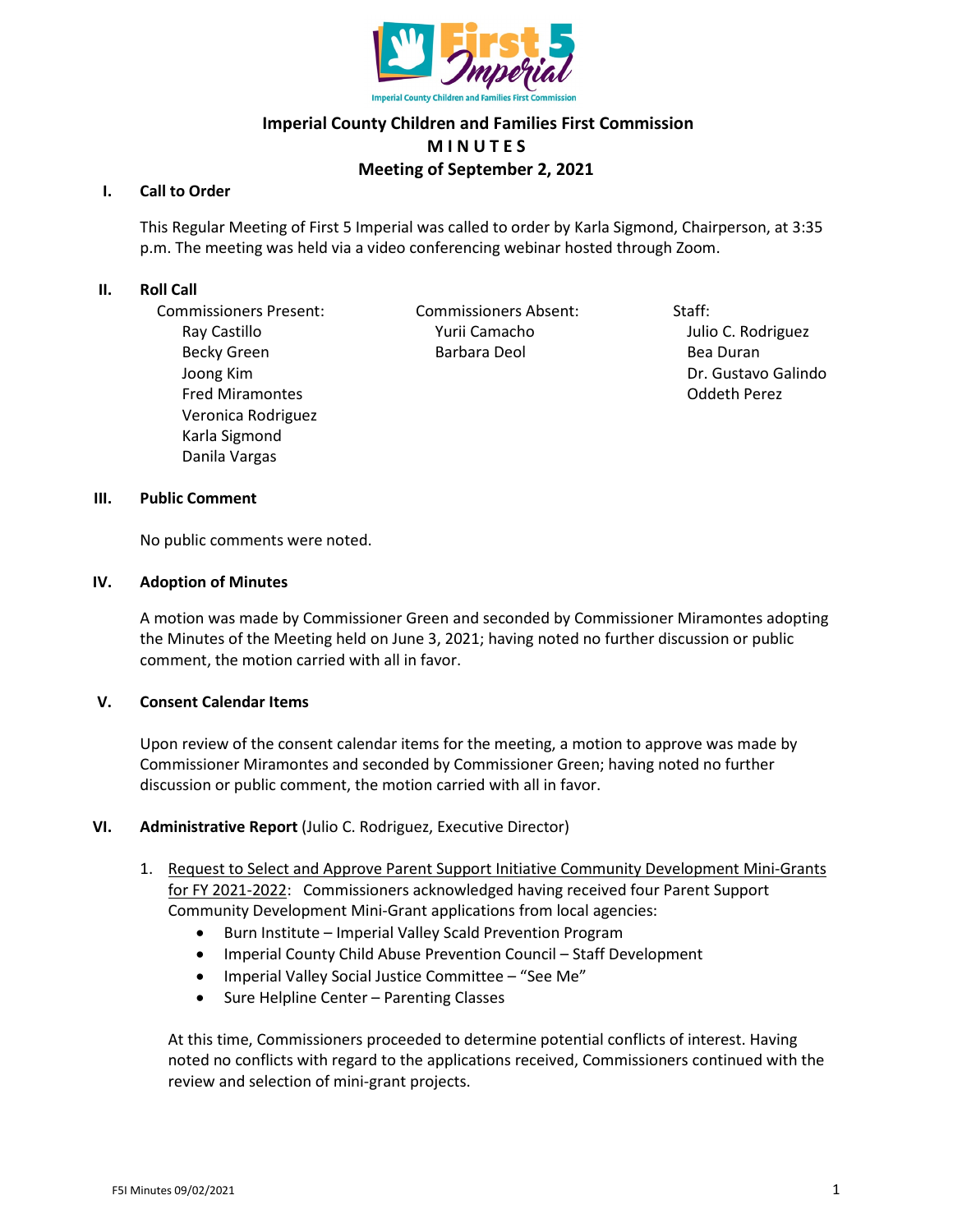Burn Institute – Imperial Valley Scald Prevention Program: Mr. Rodriguez provided a summary of the application and noted that the Burn Institute is seeking \$5,000 for this project. The agency intends to target 250 parents and providers through partnerships with local preschools, libraries and other family programs that offer services to children ages 0-5. They will be providing information, English or Spanish, related to fire, scald, and burn prevention. The Burn Institute is proposing to work in collaboration with other organizations that provide services to low socio-economic status families and those under-insured/uninsured. Mr. Rodriguez noted that the agency has 30 years experience working with the community. He added, though, that the proposal did not include a recruitment plan on how they would target parents or providers of the 0-5 age group.

Commissioner Green commented on the type of "providers" the agency plans to target. She asked whether this included guardians, foster parents, expectant parents, etc. She also found that the application did not address specific information on how they would engage the parents.

Imperial County Child Abuse Prevention Council – Staff Development Project: Mr. Rodriguez provided a summary of the proposal and noted that the Imperial County CAP Council is requesting \$15,776.25 for this project. The agency is seeking staff development training and consultation on the Incredible Years curriculum, which is the curriculum the project implements for the parenting classes provided to parents with infants, toddlers and young children, as well as workshops designed to train staff to work with children diagnosed with autism or a language impairment/delay. Mr. Rodriguez advises that it would be important if the agency included training on the best practices for the recruitment of parents, especially during this time. Mr. Rodriguez indicated that the proposal did not address the staff salaries and so this would need further clarification; and they would need to seek assurance on non-supplantation of funds.

Commissioner Sigmond questioned whether the agency included a plan on working with community partners, especially as it related to recruiting families that have children diagnosed with autism. She commented that this was a sensitive subject with many families that required a specialized approach but stated that she feels there is a great need for this type of service.

Commissioner Green added that there are many degrees of autism and stated that although the staff may receive training on how to address young children it is not the same as working directly with autistic children and families. She questioned whether this is the audience they should be working with being that it is a delicate situation.

Commissioner Rodriguez had a question regarding the timeline. Mr. Rodriguez pulled up the timeline on the application for review and noted that the group leader training would take place in early 2022 and stated that it would make sense to change the timeline, that it may possibly be moved up to take place sooner so that there won't be any missed opportunities to better serve the families. Mr. Rodriguez agreed that he would like to recommend that the project implement its timeline closer to October 2021 if this would adhere to the Incredible Years trainer's schedule.

Imperial Valley Social Justice Committee – "See Me" Project: Mr. Rodriguez provided a summary of the proposal and noted that the request for \$6,702 is appropriate for the parents they intend to serve under this project. The Committee intends to offer a series of parent education sessions that will focus on parents raising bi-racial/multi-cultural children under 5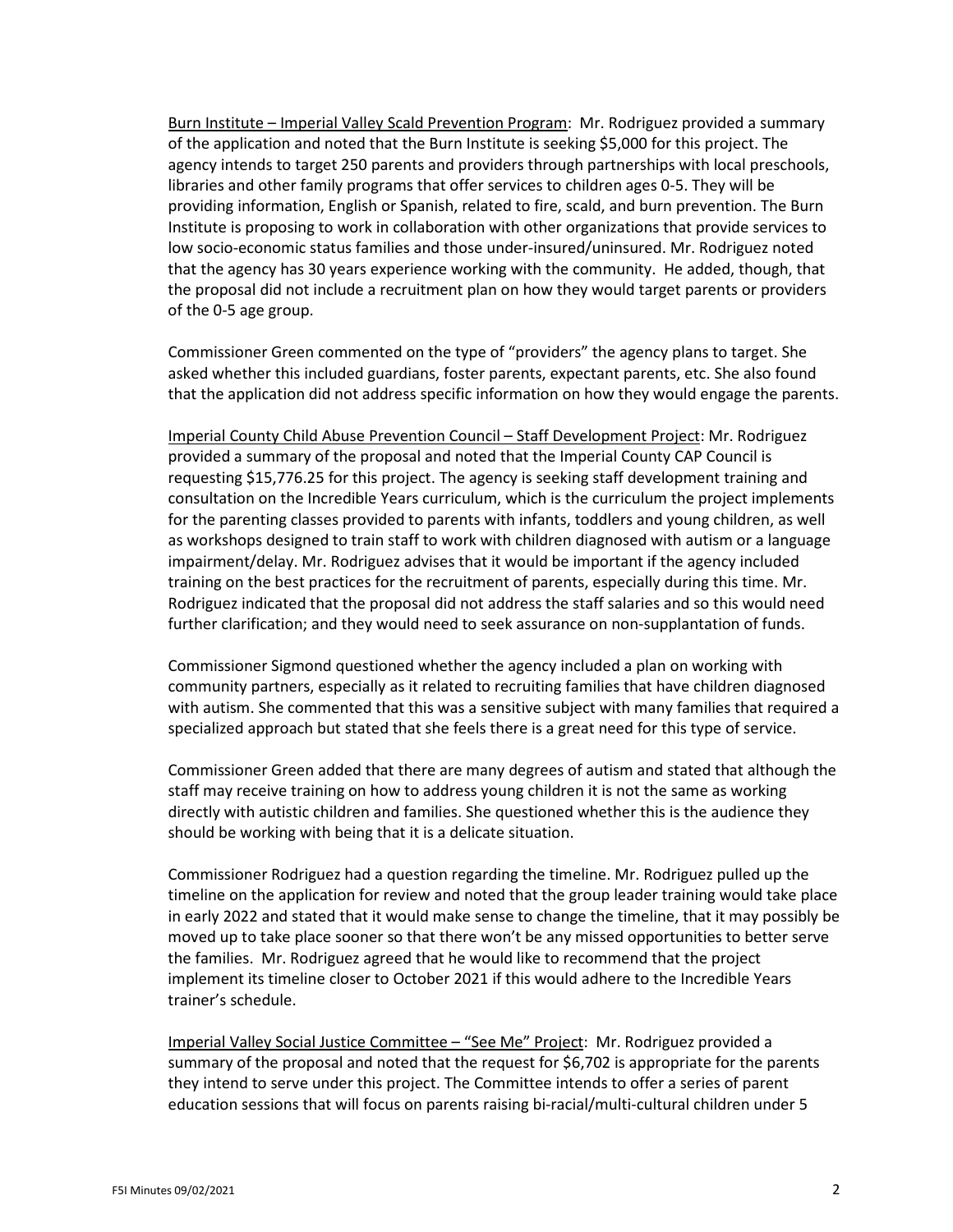years. The classroom-type series will be held over the course of 5 weeks and will include various topics with suggestions on discussing race, communication techniques, increasing parent awareness, parent support and seeking resources. Mr. Rodriguez noted that a strength of this project is that the agency will work on sustaining the services beyond the funding of this minigrant. Also, this type of specialized parent education can have a significant impact on young children. This is the first time this agency applies for funding with the Commission. Mr. Rodriguez noted that the proposal did not indicate whether the trainers had any experience working with this specific group, and the narrative did not identify a specific curriculum they proposed to use, one that is evidence-based. He also stated that he would like to see the agency provide the appropriate financial documents as referenced in the application guidelines.

Commissioner Green, at this time, asked whether the Commission was aware that one of the individuals involved in this project had been in a serious traffic accident. Mr. Rodriguez stated that Mrs. Staton had contacted him via telephone and expressed her intention to have the minigrant application withdrawn from consideration, she felt that she would not be able to provide the services and did not want to commit to a program where she would not be able to participate in. He then advised Mrs. Staton that he would need a formal written request in order to withdraw the application from consideration. She indicated that because of her current state she could not provide a letter. Therefore Mr. Rodriguez indicated that he had asked her permission to share the details of their telephone conversation with the Commission.

It was the general consensus of the Commission to continue with the evaluation of the application received from the Imperial Valley Social Justice Committee.

Commissioner Sigmond asked how the agency planned to engage the families; she asked if the agency already had a database established for recruitment purposes. Wondered if the county had sufficient families that consisted of bi-racial children. Mr. Rodriguez advised that he had no knowledge on the statistics specific to our county.

Mr. Rodriguez further noted that it would be important for the curriculum to be appropriate for the age group, particularly since at that age group children have not begun to form a sense of self. Commissioner Green stated that there may not be an appropriate curriculum for this age group. She added that based on her knowledge and personal experience, children are not aware of differences until the age of 7 or later. She believes that exposing such information to very young children could have an adverse impact on their development if it is not an ageappropriate curriculum.

Sure Helpline Center – Parenting Classes Project: Mr. Rodriguez provided a summary of the proposal that was submitted by the Sure Helpline Center and noted that the agency is seeking \$24,972 for this project. The Sure Helpline Center intends to offer parent education classes that support parents by reducing their risk of falling into the cycle of abuse/neglect, which would be provided in groups of 12 sessions. The parent education sessions, which will be provided in English and Spanish, will encompass general topics, and include support, referral and counseling to parents and families who are at risk of domestic violence. The project intends to serve up to 40 parents. Mr. Rodriguez noted that the agency has a history of supporting individuals that are victims of abuse through its helpline services; however, the project does not provide further information on the type of experience or training they have in providing parent education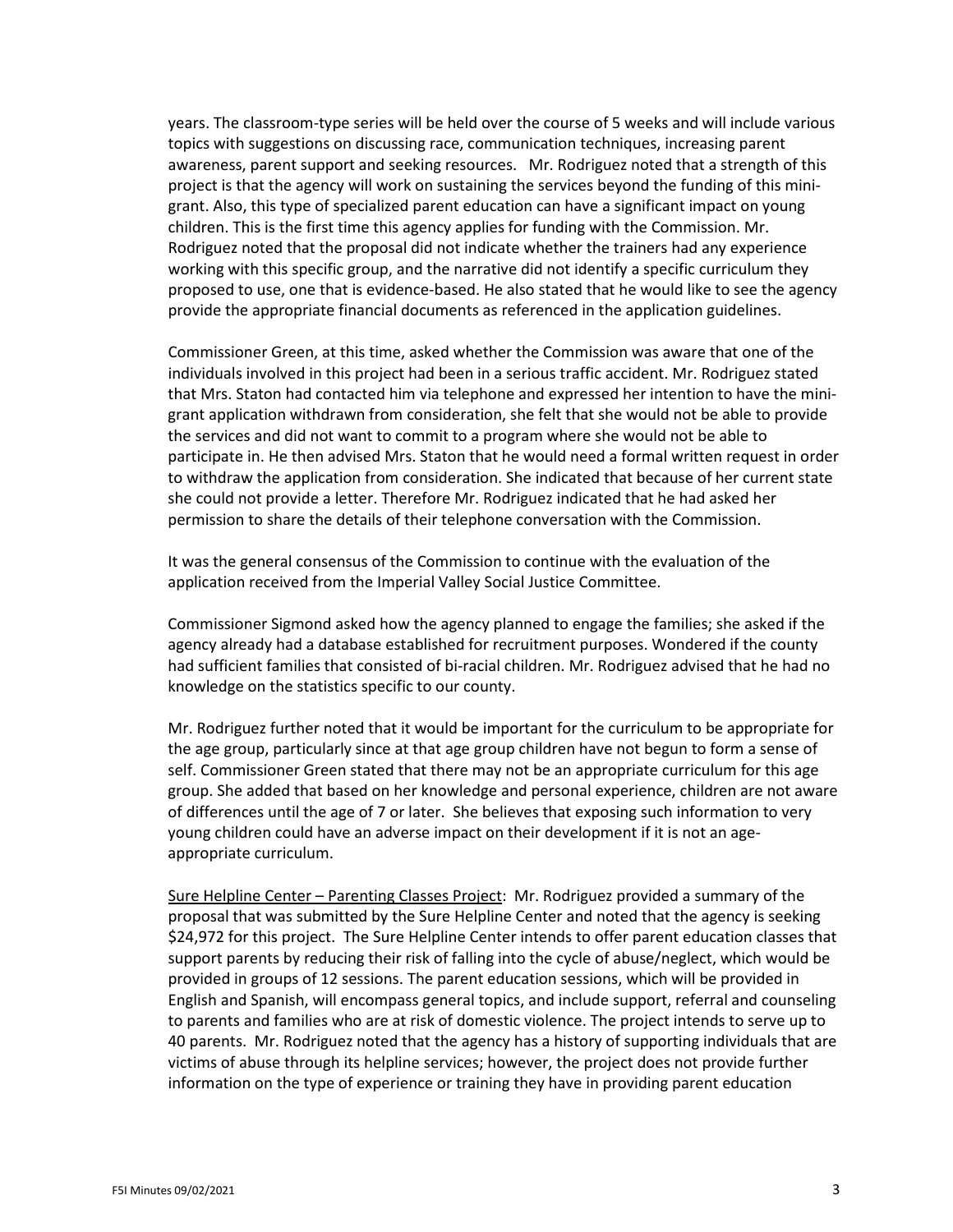classes for families with children ages 0-5. The project did not address what curriculum it intends to utilize, and it did not include an assessment of the classes.

Commissioners, in general, noted that the project seemed too ambitious, and they did not wish to see mini-grants fail. Commissioner Green stated that its clear the Sure Helpline Center has been providing services in the community for a long time; however, the application doesn't provide sufficient information in its approach to the parenting education sessions.

A motion to approve the mini-grant submitted by the Burn Institute with the recommended amount was made by Commissioner Green also stating that the agency must show further evidence of a recruitment plan and should work with Mr. Rodriguez on establishing a collaboration with local partners, seconded by Commissioner Miramontes. Having noted no further discussion or public comments, the motion passed with all in favor.

A motion to approve the mini-grant submitted by the Imperial County Child Abuse Prevention Council with assurances that there be no supplantation and that they propose an earlier timeline was made by Commissioner Kim and it was seconded by Commissioner Rodriguez; having noted no further discussion or public comments, the motion passed with all in favor.

A motion not to fund the mini-grant that was submitted by the Imperial Valley Social Justice Committee was made by Commissioner Green because the individual responsible for the grant may not be available, the project lacked the experience in working with children ages 0-5, no curriculum was provided and did not include the financial documents in their application, seconded by Commissioner Kim. Having noted no further discussion or public comment, the motion passed with all in favor.

A motion not to fund the mini-grant that was submitted by the Sure Helpline Center was made by Commissioner Rodriguez and it was seconded by Commissioner Green; having noted no further discussion or public comment, the motion passed with all in favor.

As per direction of the Commission, Mr. Rodriguez will send notices to all applicants and will draft contracts, integrating scope-of-work changes, with those agencies that were awarded.

Commissioner Rodriguez noted that one of the discussions that they were also having with the Local Health Authority was the need to provide support to local agencies with respect to grant writing or submitting applications for consideration of funding. Mr. Rodriguez noted that is something that the Commission had sponsored in the past and could look into this for future purposes. Commissioner Sigmond commented that the Commission believes in supporting agencies in their approach to providing services to young children and their families and added that local agencies could use assistance with courses or training in grant writing. She would like to support these efforts.

2. Administrative Costs Report FY 2020-2021: Mr. Rodriguez advised that the Administrative Costs Report on expenses for Fiscal Year 2020-2021 reflects the limitation and definitions that were established in the Cost Allocation policy noting that administrative costs would not exceed 15%. Commissioners reviewed the report included in the packet. Costs incurred in support of the general management and administration of First 5 Imperial for FY 2020-2021 were 7.48% for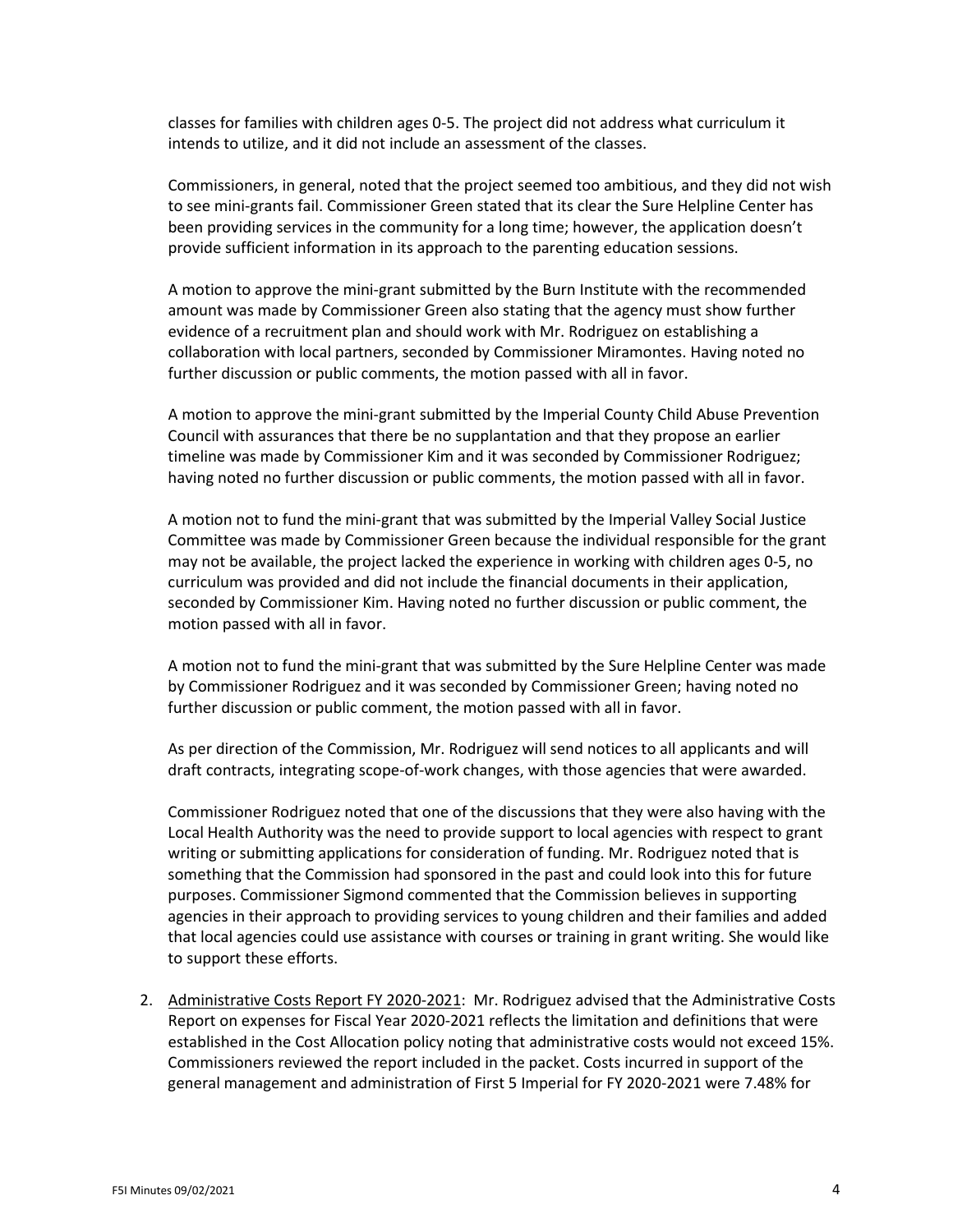administrative costs, 80.99% for program costs, and 11.53% for evaluation costs. Mr. Rodriguez further noted that the report is part of the compliances required by First 5 California.

A motion to approve the Administrative Costs Report FY 2020-2021 as presented was made by Commissioner Miramontes and it was seconded by Commissioner Kim. Commissioner Kim commented that the costs of living have increased, and he would like the Commission to review the limit because he would like to make sure that staff salaries are adequately included. Commissioner Sigmond noted that Commission staff has not received salary increases in 5 years. Having noted no further discussion, the motion passed with all in favor.

As per general consensus of the Commission, Commissioner Sigmond asked that the review of salary increases for staff be placed on the agenda for the next meeting.

3. Request for Budget Revision for First 5 IMPACT Program FY 2021-2022: Mr. Rodriguez explained that the Request For Application for the IMPACT Program approved by First 5 California was for a 3-year term totaling \$960,034. The Commission was awarded \$320,011 for each year, and currently has entered into its second year of the RFA. Because expenses during fiscal year 2020- 2021 totaled \$285,737, First 5 California, allowed us to roll-over the remaining balance of \$34,274.42. Therefore, the amount increases the current IMPACT budget for FY 2021-2022 from \$320,011 to \$354,285.76. Mr. Rodriguez provided a review of the proposed budget revision.

A motion was made by Commissioner Miramontes and it was seconded by Commissioner Rodriguez approving the budget revision for the First 5 IMPACT Program FY 2021-2022; having noted no further discussion or public comment, the motion carried with all in favor.

4. First 5 Imperial IMPACT – Quality Start Update: Dr. Galindo, Special Programs Manager, introduced Ms. Oddeth Perez, Early Learning Specialist, to the Commission at this time. Ms. Perez will be assisting the childcare providers with coaching sessions and trainings. Dr. Galindo reported that they are currently working with 45 family childcare homes and are in the process of recruiting an additional 13 more childcare homes; this total would meet the requirement. Plans for recruitment have been expanded to include the cities of Heber, Calipatria, Seeley and Holtville, as a priority has been set for the outlying and underserved areas of the County. He noted that family childcares are reaching out to the Commission requesting assistance and expressing their desire to participate in the Quality Start program. Dr. Galindo also reported that they have coordinated 12 product distribution events to date in order to support childcare sites during the COVID-19 pandemic. These "rodeo" distribution events consist of providing sanitizing products, PPE supplies, diapers, baby wipes, books, and bins to childcare providers. The program also distributed supplies to private centers. He noted that staff has also participated in additional distribution drives coordinated by the Imperial County Office of Education.

Commissioner Kim noted that he was glad to hear that the smaller cities have been included and will be participating in the program. He was grateful to staff for their hard work.

5. Professional Advancement for Childhood Educators Stipend (PACES) Program: Mr. Rodriguez presented information and an update on the PACES stipend program for fiscal year 2020-2021. He noted that two components of the stipend were created, one that benefitted individuals seeking educational attainment and the other that centered on capacity building. Individuals seeking educational attainment had to complete 9 semester units, care for children ages 0 to 5,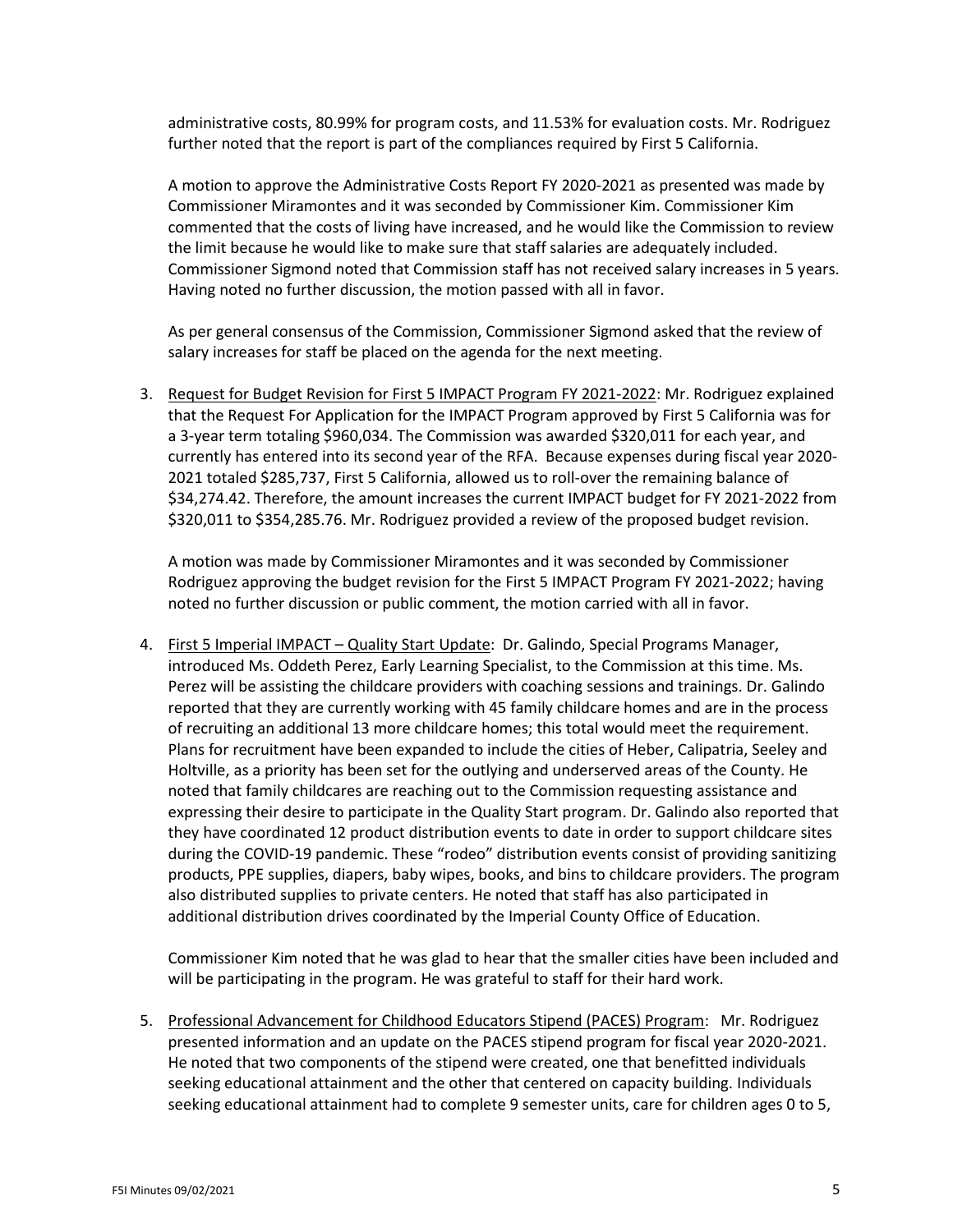and work in a childcare site or be licensed. These individuals were eligible to receive a \$1,000 stipend for meeting the requirements. He noted that the Commission had recently increased the incentive amount from \$500 to \$1,000; 20 individuals received the award. Individuals seeking capacity building were eligible to participate in professional trainings, averaging between 1 to 10 for the year at a cost reimbursement of up to \$300. Of these, 33 individuals participated in this program and were eligible to receive awards.

- 6. First 5 Imperial Audit Report FY 2020-2021: Mr. Rodriguez announced that the Commission was in the process of completing its Audit of Financial Statements for FY 2020-2021, and Fechter and Company, CPAs will be completing this report for the Commission. The Letter of Engagement signed with Fechter and Company was included in the packet along with the State Audit Guidelines. Once completed, the audit will be sent to the State Controller's office and First 5 California as per the audit guidelines. Mr. Rodriguez advised that the audit report may be completed sooner than expected, and he anticipates no issues with meeting the deadline, where the deadline to submit the audit is November 1, 2021.
- 7. FY 2020-2021 4<sup>th</sup> Quarter Reports and Annual Report Update: Mr. Rodriguez provided a brief summary of the  $4<sup>th</sup>$  Quarter Reports and the annual report. He advised that  $4<sup>th</sup>$  quarter reports from grantees were due on July 15, 2021. 9 of 10 RFP major grants were submitted and 5 minigrant reports were submitted. Preliminary reports indicate that direct services were provided to 4,249 non-duplicate contacts by the grantees. No community strengthening activities were realized during the year due to the COVID-19 pandemic. 192 early care and education providers participated in various trainings. 1,824 children ages 0-5 from the cities of Brawley, El Centro, Calexico, and outlying cities received services. Of the parents participating in services, 1,356 were from Brawley, El Centro and Calexico. RFP major grantees expensed approximately 79% of their budgets for the year, although this amount is still pending and adjustments and information from one project that had requested an extension; and mini-grants reported having expensed a total of 83%. Mr. Rodriguez further advised that the information collected from the grantees will help prepare the annual report that is submitted to First 5 California.
- 8. State of Children Report Update: Mr. Rodriguez reminded Commissioners that at a meeting held on June 3<sup>rd</sup>, the Commission authorized him to enter into a contract with First 5 Riverside in partnership with First 5 San Bernardino and the University of California Center for Social Innovations for the purpose of producing a "State of the Children" report. He included a copy of the agreement in the packet for their review. Because the three Commissions share some commonalities, these three counties are the inland counties in the Southern Region, and the report will include a mix of community partner profiles, promising practices, and case studies, he felt the partnership was something the Commission could benefit from. Mr. Rodriguez explained that the information collected from the report will serve to include indicators or information that may be incorporated into the new Strategic Plan, other agencies may benefit from the information that is collected, and inform further collaboration on projects. The report is scheduled to be completed in the fall.

#### **VII. Commissioner Comments**

Commissioner Castillo commented that First 5 Imperial has been doing an excellent job despite a difficult year, he thanked Mr. Rodriguez as well as staff.